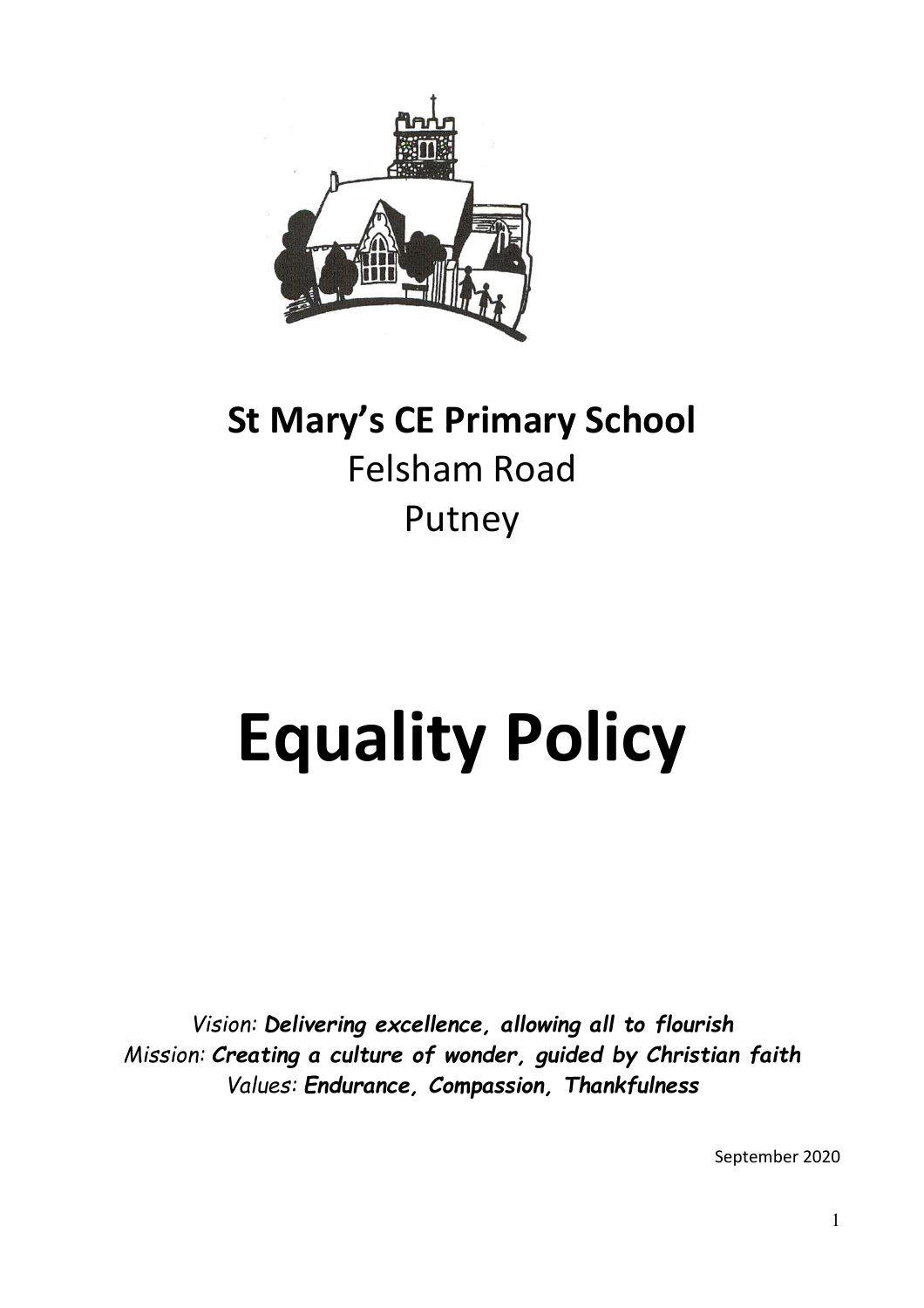# **General**

At St. Mary's we are committed to ensuring equality of opportunity and celebration of diversity in respect of our pupils, staff, parents and carers. We aim to develop a culture of inclusion and diversity in which all those connected to the school feel proud of their identity and able to participate fully in school life.

We are also committed to identifying and dealing pro-actively with institutional barriers to equality.

As well as dealing effectively with equality related issues as they arise, we will also work to challenge bullying and stereotyping and creating an environment which champions respect for all.

#### **Protected characteristics**

The Equality Act 2010 protects the following characteristics, known as "protected

characteristics":

- Gender, maternity and pregnancy
- Race, ethnicity or nationality
- **Disability**
- Gender re-assignment
- Religion and belief
- **Sexuality**
- Age
- Marital status

#### **Putting equality into policy and practice**

As well as the specific actions set out beneath, we ensure equality of opportunity in our day to day practice in the following ways.

#### **Teaching and Learning**

We aim to provide all our pupils with the opportunity to succeed and to reach their potential for personal achievement. To do this we will:

- 1. Use contextual data to improve the ways in which we provide support to individuals and groups of pupils
- 2. Monitor achievement data by ethnicity, gender and disability and identify, investigate and where appropriate, put resource into remedying gaps
- 3. Ensure equality of access for all pupils
- 4. Prepare pupils for life in a diverse society
- 5. Use materials that reflect the diversity of the school, population and local community in terms of race, gender and disability without stereotyping
- 6. Promote attitudes and values that will challenge discriminatory behaviour, bullying or prejudice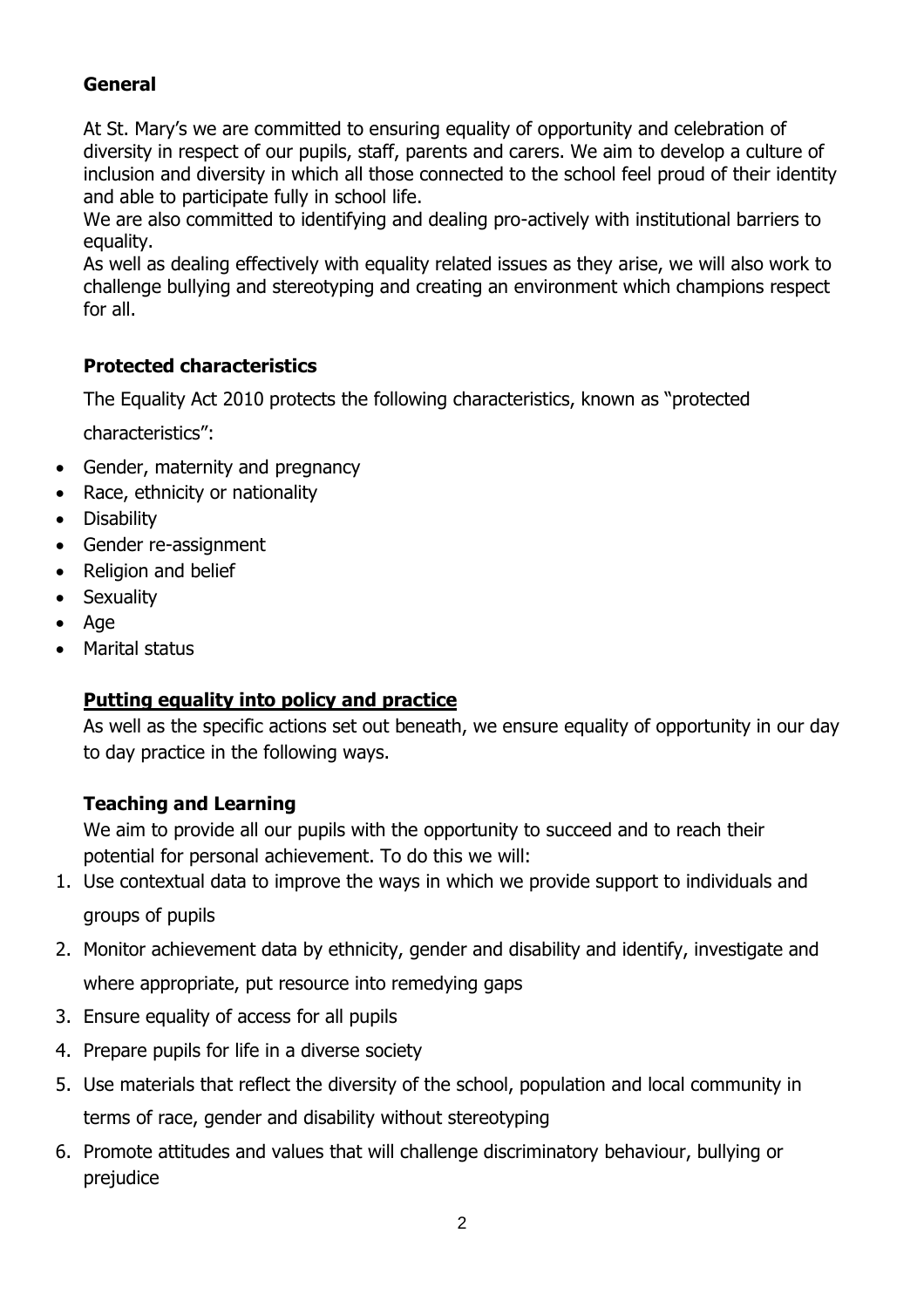- 7. Provide opportunities for pupils to appreciate their own culture and celebrate the diversity of other cultures
- 8. Encourage classroom and staffroom discussion of equality issues which reflect on social stereotypes, expectations and the impact on learning

# **Admissions and Exclusions**

Our admissions policy is governed by Wandsworth Borough Council's admission arrangements.

Exclusions will always be based on the behaviour policy. We will annually review whether one or more groups with a particular characteristic is overrepresented and if so, this will be investigated to ensure against conscious or unconscious discrimination.

# **Staff**

We will always comply with the provisions of the Equality Act 2010 when appointing staff. Recruitment methods will ensure that appointments are based on merit and ability. For instance, we will use a shortlisting procedure which rates candidates against the competencies of the job and those addressed in their applications.

We will annually monitor appointments and promotions to ensure that no groups with a particular protected characteristic appear to be disadvantaged through conscious or unconscious prejudice or discrimination. Where particular groups appear to be underrepresented in comparison with the local community, we will investigate why, and may take steps to attract applicants from particular groups, subject always to the requirements from the Equality Act.

Bullying and harassment of staff on any grounds whatsoever will not be tolerated and the disciplinary procedure will be instigated wherever an initial investigation decides that there is a case to answer.

It is usually unlawful to ask applicants about their health prior to appointment, so health questionnaires will not be issued to applicants and any health related questions will be only those that are targeted, necessary and related to the job.

# **Equality and the Law**

The duties that the school has are as follows:

# **1. Public Sector Equality Duty**

This requires the school to take positive steps to eliminate discrimination; advance equality of opportunity between those with protected characteristics and those who do not share it; and to foster good relations.

With the PSED, as with the previous general duties, schools are subject to the need to have due regard to the three elements outlined above. What having "due regard" means in practice has been defined in case law and means giving relevant and proportionate consideration to the duty. For schools this means:

• Decision makers in schools must be aware of the duty to have "due regard" when making a decision or taking an action and must assess whether it may have particular implications for people with particular protected characteristics.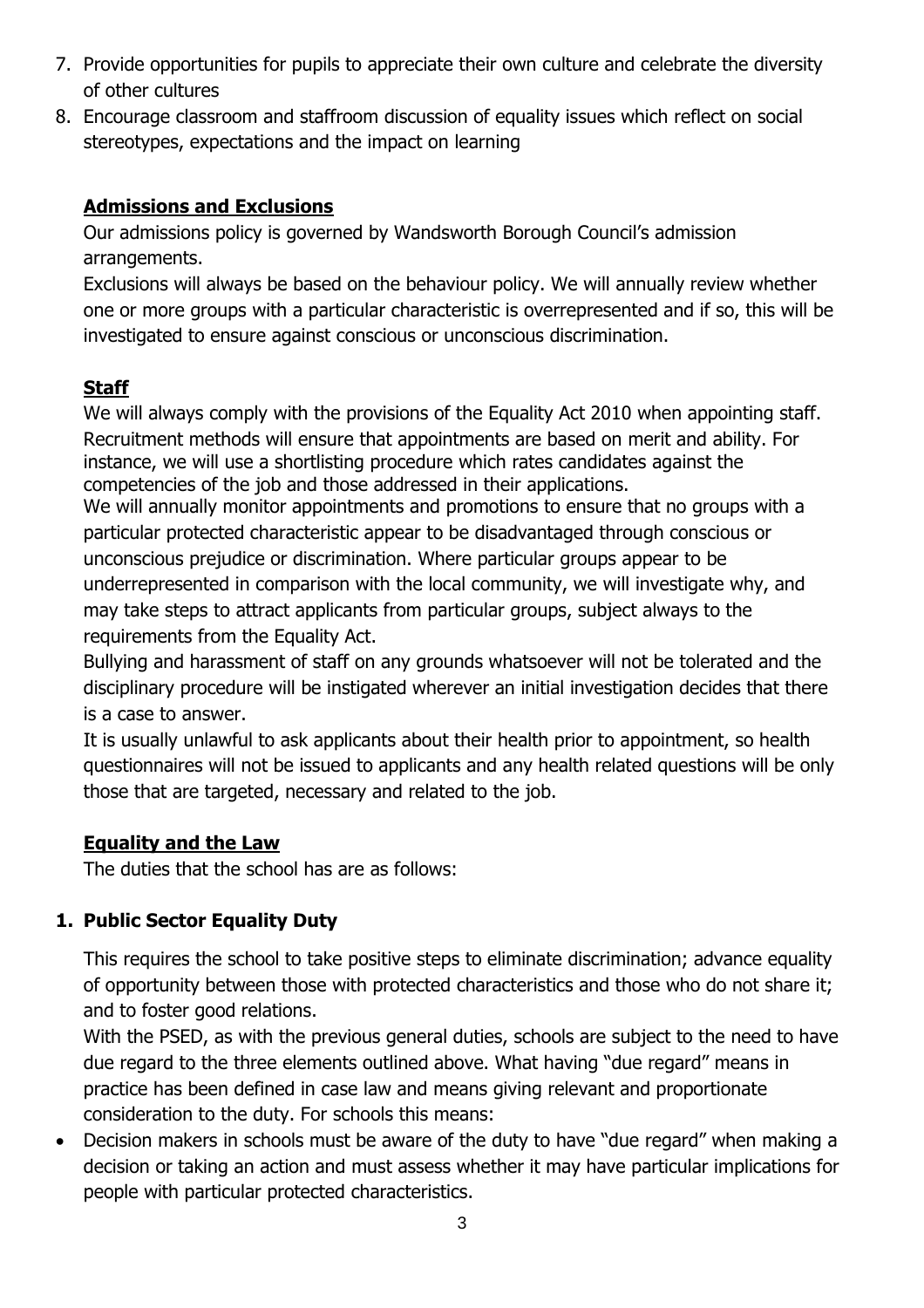- Schools should consider equality implications before and at the time that they develop policy and make decisions, not as an afterthought, and they need to keep them under review on a continuing basis.
- The PSED has to be integrated into the carrying out of the school's functions, and the analysis necessary to comply with the duty has to be carried out seriously, rigorously and with an open mind – it is not just a question of ticking boxes or following a particular process.
- Schools can't delegate responsibility for carrying out the duty to anyone else.

The school is required to publish information to demonstrate how they are complying with the PSED and must also prepare and publish equality objectives.

# **2. Accessibility Plan**

The Equality Act 2010 requires the school to have an Accessibility Plan which must show how the school is:

- increasing the extent to which disabled pupils can participate in the curriculum.
- improving the physical environment of schools to enable those with disabilities to take better advantage of education, benefits, facilities and services provided.
- improving the availability of accessible information to those with disabilities.

# **3. Equality Act non-discrimination provisions and duty to provide auxiliary aids**

In respect of students and staff, the school may not treat a person less favourably because of a protected characteristic, or apply a policy or practice which has a discriminatory effect and is not justified. In addition, harassment based on protected characteristics is unlawful, as is victimisation (that is, unfavourable treatment) of those who complain about discrimination or breaches of the Act.

Finally, the school must make reasonable adjustments to policies, criteria and practices for disabled students and staff, so that barriers to access to the school (or workplace) are tackled. Auxiliary aids (that is, specialist equipment) must be provided where it is reasonable for the school to do so in light of factors such as cost and practicability.

#### **Reporting incidents of discrimination or potential equality issues and how to raise an issue**

Equality related complaints regarding teaching or other staff should be addressed to the Head teacher in writing.

Parents who wish to complain to the school regarding an equality related incident should contact

the Head teacher in writing, with details of the complaint.

Equality related incidents between pupils will be dealt with as follows:

1. Incident investigated – Head teacher responsible for delegation of investigation to

appropriately senior or trained staff member

- 2. Once investigation complete, investigator to consult with Head teacher to agree outcomes
- 3. Head teacher to meet with alleged victim and their family and alleged perpetrator and their

family to set out findings and proposed action, in relation to individuals